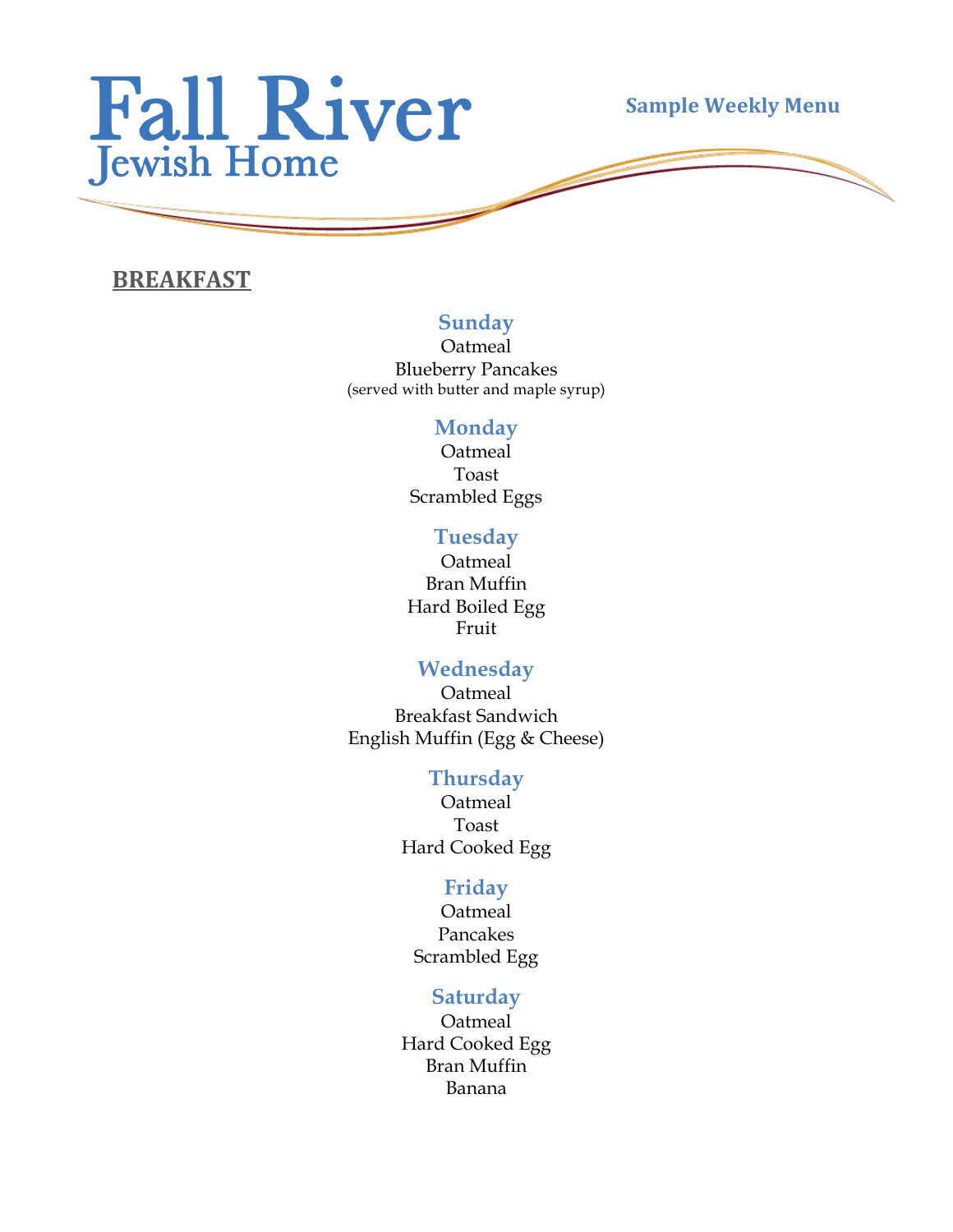

**Sample Weekly Menu** 

**LUNCH**

**Sunday**

Vegetable Barley Soup, Roasted Turkey and Gravy, Mashed Potato and Carrot Dessert: Strawberry and Banana Mix

### **Monday**

Shepard Pie and Dinner Roll Dessert: Sliced Pears

#### **Tuesday** BBQ Chicken, Baked Potato and Southwestern Corn Dessert: Watermelon

**Wednesday** Hamburger, Baked Beans, Coleslaw Dessert: Peaches

**Thursday** House Salad, Vegetable Spaghetti, Garlic Bread Dessert: Jello-O

# **Friday**

Baked Fish in Tomato-Mushroom Sauce Served over bed of boiled rice Oriental Blend vegetable Dessert: Ice Cream Sandwich

# **Saturday**

Portuguese Pea Soup, Roast Beef in Brown Gravy, Mashed Potatoes, Sliced Baby Carrots Dessert: Cantaloupe